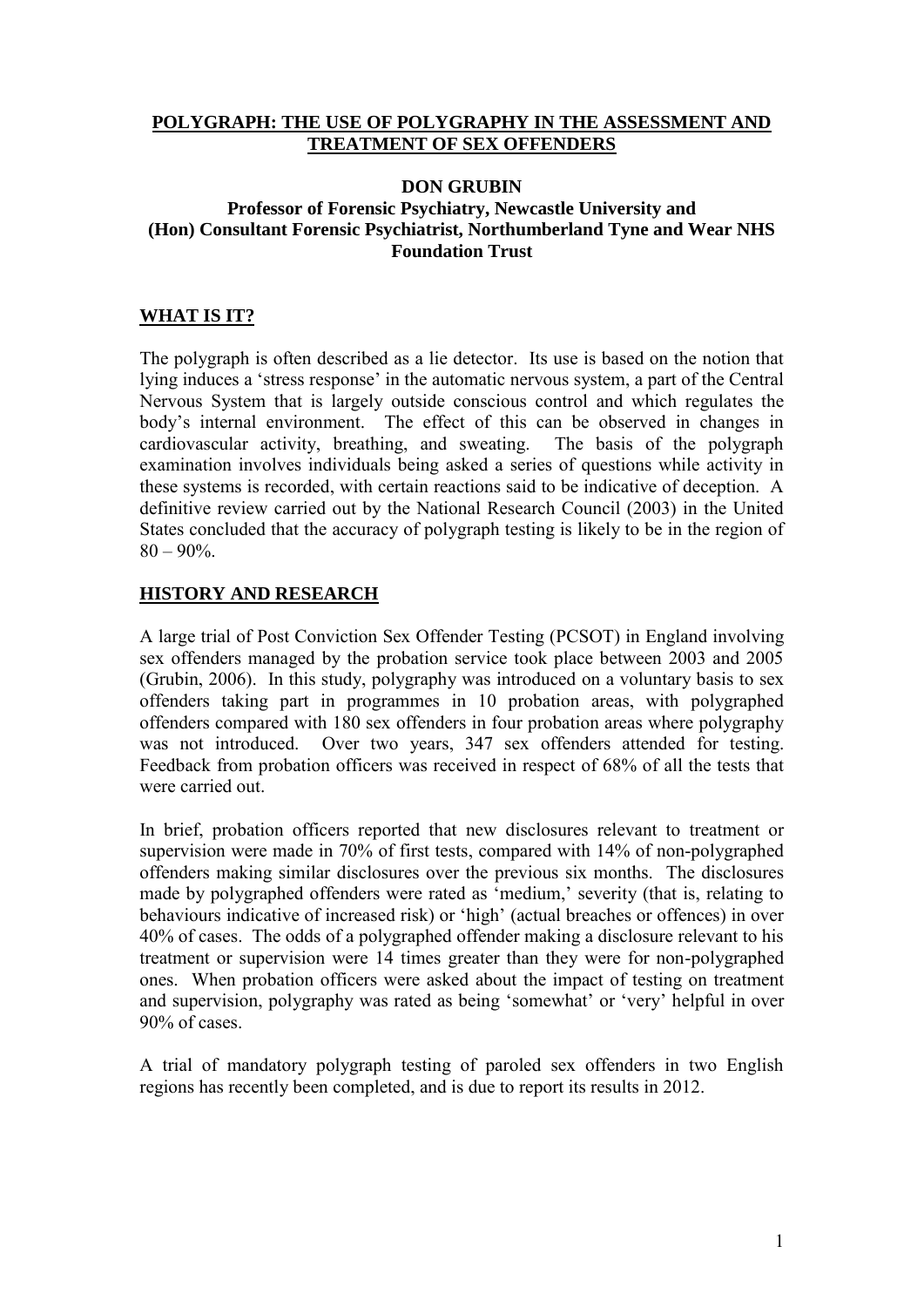# **CURRENT PRACTICE**

In the United States polygraph testing is used widely in the treatment and supervision of sex offenders. McGrath, et al (in press) found that nearly 80% of community treatment programmes for adult male sex offenders in the United States, and over half of residential programmes, make use of the technique. In England a trial of mandatory polygraph testing of paroled sex offenders is currently underway in two probation regions.

Polygraph testing of convicted sex offenders has two main aims: to enhance treatment and to improve supervision. In terms of the former, it is claimed that polygraphy provides fuller and more accurate information about an offender's history, paraphilic interests and offence behaviour, enabling treatment need to be better identified and targeted (Ahlmeyer, et al, 2000; Grubin, et al., 2004; Heil, Ahlmeyer & Simons, 2003); in respect of supervision, supporters argue that it both acts as a deterrent to reoffending and aids in the detection of reoffending when it occurs (Abrams & Ogard, 1986; Grubin, et al., 2004; Madsen, Parsons & Grubin, 2004).

Sex offender testing that takes place in the context of treatment and supervision is often referred to as Post Conviction Sex Offender Testing (PCSOT). Unlike its use in police or security settings, the focus of PCSOT is not on the passed or failed test, but on facilitating disclosures and enhancing engagement. Offenders are (or should be) tested at regular intervals, and are often rewarded with positive feedback for being more honest. The polygraph result, while not immaterial, is less important than the disclosures, which can be useful regardless of test outcome. Test outcome is not considered in isolation, but in the context other information known about the offender – a 'failed' test in the absence of disclosures or other concerns may indicate the need for further scrutiny, and a 'passed' test may offer reassurance.

In PCSOT, one of four types of test is employed, depending on circumstances:

Sexual History Disclosure: the purpose of this test is to obtain a fuller account of an offender's sexual history.

Maintenance: a screening type of test relating to an offender's compliance with the requirements of treatment and supervision.

Denial, or Index Offence Disclosure: this test seeks to gain from the offender a fuller account of the circumstances associated with his index offence, often with the aim of overcoming minimization or denial, including claims of poor recall.

Specific Issue: these tests, also called monitoring exams, look at single issues about which there may be concern, for example, whether an offender has had contact with a previous victim.

## **CONCLUSION**

Polygraph testing of convicted sex offenders has its critics. There are arguments about its validity, usefulness and ethics (British Psychological Society, 2004; Cross &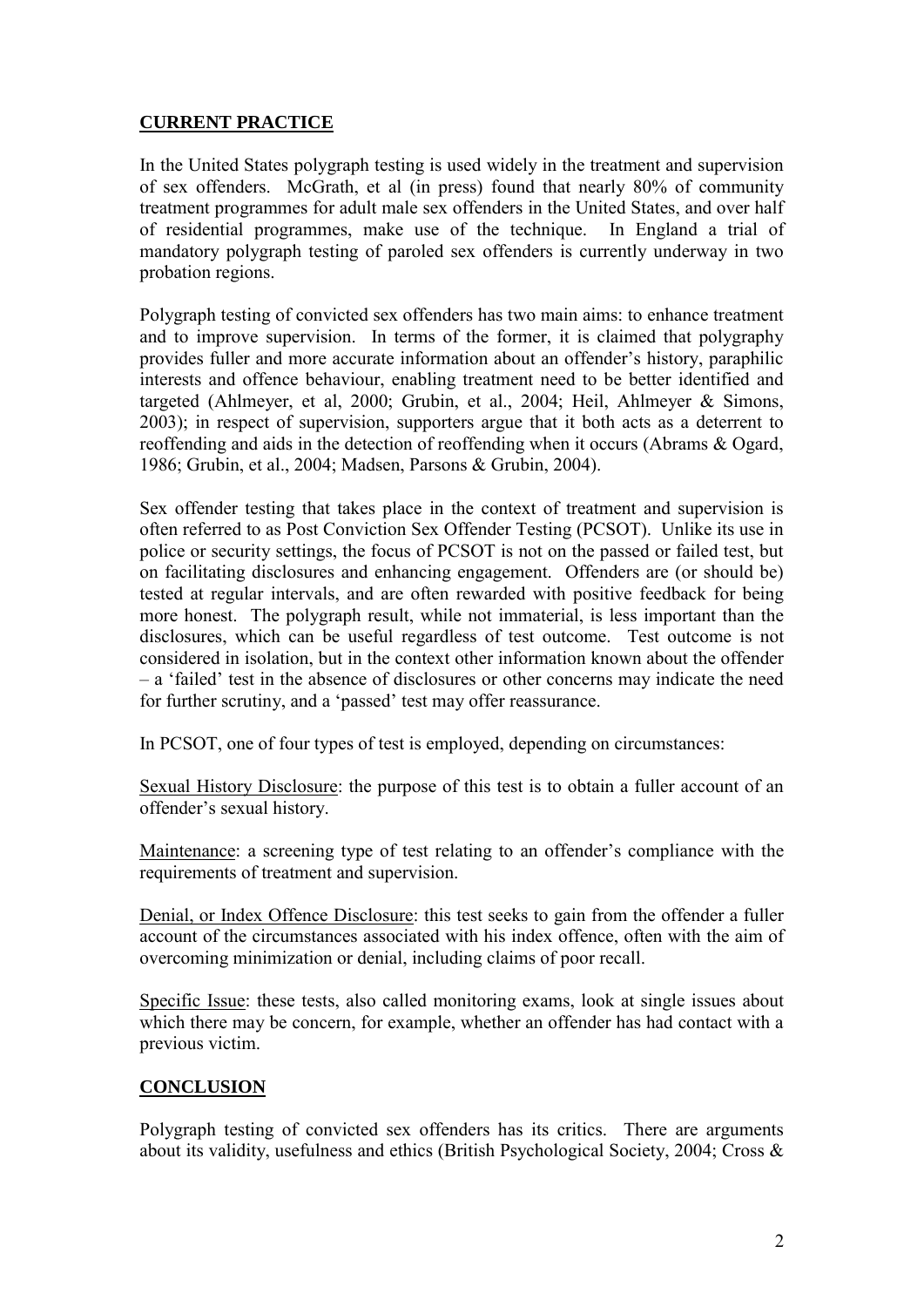Saxe, 2001). A published debate airing all of the issues in respect of sex offender testing can be found in Grubin (2008) and Ben-Shakhar (2008).

The evidence base is supportive of PCSOT in respect of its ability to contribute to sex offender treatment and supervision, but a proper cost-benefit evaluation of PCSOT still remains to be done.

Polygraph testing should only be administered by PCSOT trained examiners whose work is quality controlled. Tests should always be visually recorded, and reports of the tests provided.